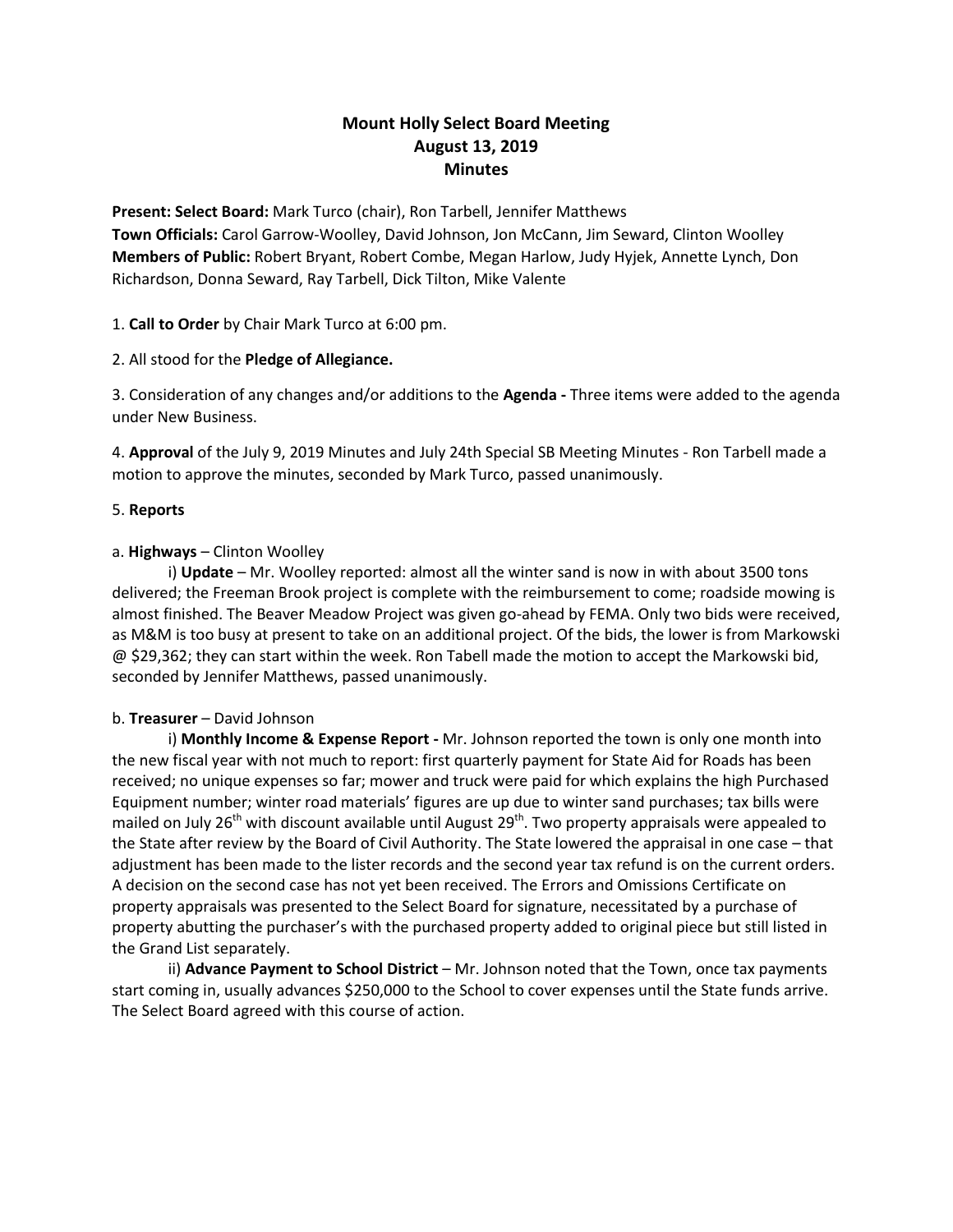#### 6. **Old Business**

a. **Town Office Roof** – Jennifer Matthews reported that in spite of a number of contacts made, only one bid had been submitted. The Select Board decided to keep the bid process open until the next Select Board meeting on September 10<sup>th</sup>.

b. **Propane & Oil Pricing** – Ms. Matthews reported that five companies were contacted. The Board received four bids for heating oil and diesel, only one for propane. For heating oil, the two lowest bids were from Champlain Valley Fuels at \$2.20/gal capped and Marcell Oil at \$2.30/gal presently. For diesel, the bid ranges were within 15 cents of each other; Champlain Valley Fuels had the lowest bid, Cota & Cota the highest. Mark Turco spoke of the cost savings that might be realized with Champlain Valley Fuels lowest bid. Clinton Woolley questioned how often they would make deliveries to Mount Holly. Mr. Turco stated they would need to be contacted but was sure they would make regular deliveries. Ms. Matthews expressed concern about Champlain Valley Fuels being so much further afield with their locations in Middlebury and Fair Haven, and she did not want to see the road crew run out of diesel in the midst of a snowstorm as had happened with a previous fuel provider. Ms. Matthews also pointed out Marcell Oil's excellent service to the Town over the last several years. As such, Ms. Matthews made a motion to continue to use Marcell Oil based on the company's great service and reliable delivery record in past winters. Ron Tarbell seconded, and the Select Board unanimously awarded contracts for heating oil and diesel to Marcell Oil and to Cota & Cota for propane.

c. **Swap Shed -** Jennifer Matthews reported that 60+ people had signed the Swap Shed petition at the Transfer Station. She also read an email submitted by Jeff Teter, former Road Foreman, that he requested be read at the Select Board meeting:

 "I'm writing to you in support of the swap shed. As you know, I was the dump coordinator for around 30 years and I know what go's thru there which includes many useful things. When Paul Nevin got a grant with the swap shed in mind, it ended up being no cost to the town. Later, there was a period of time we had a employee that was a pack rat and held on to way too much stuff. . . . Now with Kevin and Pete there, they could control what is saved and whats not saved. You don't need to make any kind of list. They have been around long enough to know what people might need. The bottle deposit might be moved over by the food scraps and the swap shed put there where the attendants could monitor and clean as needed. Also, with the one way two way plows it could be easily maintained in winter. The new office old swap shed is of minimal size so please don't make it smaller and a barn type double door works well. It was my idea to make the swap shed into a office for the attendants because at the time it was a cheep answer to a problem. The cost to the town even if it's 5k is a minor investment to benefit the people of the Town of Mount Holly. Thanks, Jeff Teter"

Ron Tarbell said that the town should try a Swap Shed a second time. Mark Turco said he just did not want the town to inherit the cost of disposing of items that ended up being junk. Ms. Matthews said that could be put in the rules for use. Clinton Woolley said that Kevin and Pete at the Transfer Station can and will do a good job. Don Richardson noted that the Ludlow Swap Shed was well-run and a great resource to residents. Ms. Matthews made a motion to spend \$2,500 for a Swap Shed for reusable goods. Ron Tarbell seconded. The vote was two in favor, Mr. Turco against. The motion passed.